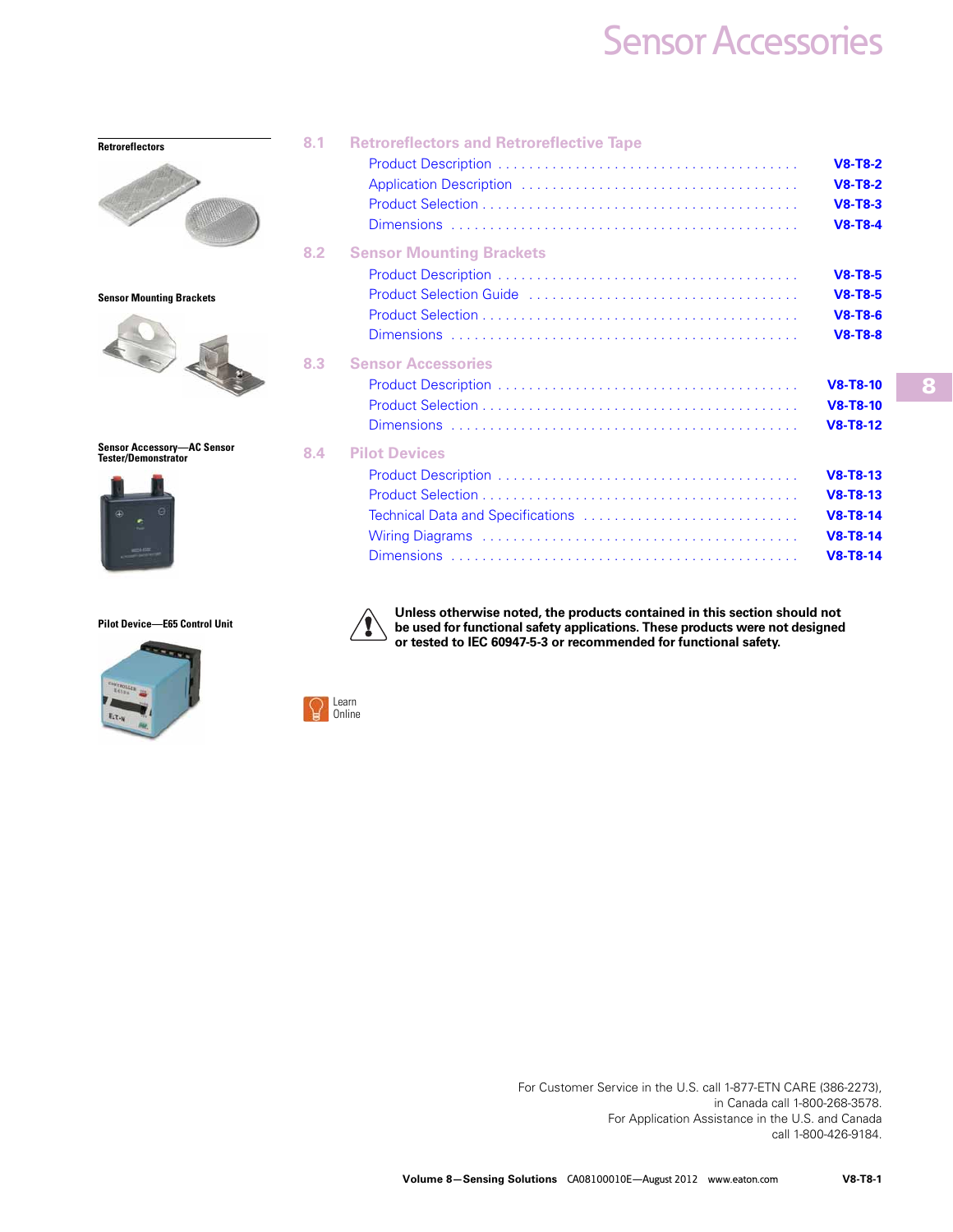#### Retroreflectors and Retroreflective Tape

<span id="page-1-0"></span>**Retroreflectors and Retroreflective Tape Contents** Contents



| Description                              | Page      |
|------------------------------------------|-----------|
| Retroreflectors and Retroreflective Tape |           |
| <b>Product Selection</b>                 |           |
| Retroreflectors                          | $V8-T8-3$ |
| Retroreflective Tape                     | $V8-T8-3$ |
| Dimensions                               | $V8-T8-4$ |
|                                          |           |

#### **Retroreflectors and Retroreflective Tape**

#### **Product Description**

Retroreflectors from Eaton's electrical sector are used with reflex-type sensors. Two types of retroreflective target material are available: corner cube and embedded glass bead.

#### **Application Description**

#### *Corner Cube Retroreflectors*

This type provides the highest signal return to the sensor, typically 2000 to 3000 times the reflectivity of white paper. Three adjoining sides are arranged at right angles to each other. When a ray of light strikes one of these sides (A), it is reflected to the second (B), then the third (C), and then back to the source parallel to its original course. Thousands of these cube shapes are molded into a rugged plastic reflector or vinyl tape material. Corner cube retroreflectors are suitable for use with both standard reflex and polarized reflex sensors.

**Corner Cube**

# Light Ray  $\mathbb{B}/\mathbb{A}^c$

#### *Retroreflector Size*

The size of the retroreflective target has a significant effect on the excess gain and range of a reflex sensor. In general, we recommend you use the largest possible reflector in every reflex sensing application to maximize performance of the sensor and simplify alignment. To provide an even larger reflective area, multiple retroreflectors can be grouped together as shown.



7 Retroreflectors Grouped Together

#### *Using Retroreflectors with Polarized Reflex Sensors*

Only corner cube retroreflective material can be used with polarized reflex sensors. When polarized light from the sensor's light source strikes a corner cube retroreflector, it is returned to the sensor in a depolarized state. This allows some of the light to pass through the detector's polarizer, which is positioned at 90° to the source polarizer, to allow the sensor to operate.

Glass bead retroreflectors do not depolarize light and will not work with polarized reflex sensors.

Molded plastic corner cube retroreflectors are always recommended as they provide the highest signal return to the sensor.

Corner cube tape works with polarized reflex sensors but returns less light to the sensor. In all cases, Eaton recommends testing sensor and tape prior to final installation.

For the most current information on this product, visit our Web site: www.eaton.com

For Customer Service in the U.S. call 1-877-ETN CARE (386-2273), in Canada call 1-800-268-3578. For Application Assistance in the U.S. and Canada call 1-800-426-9184.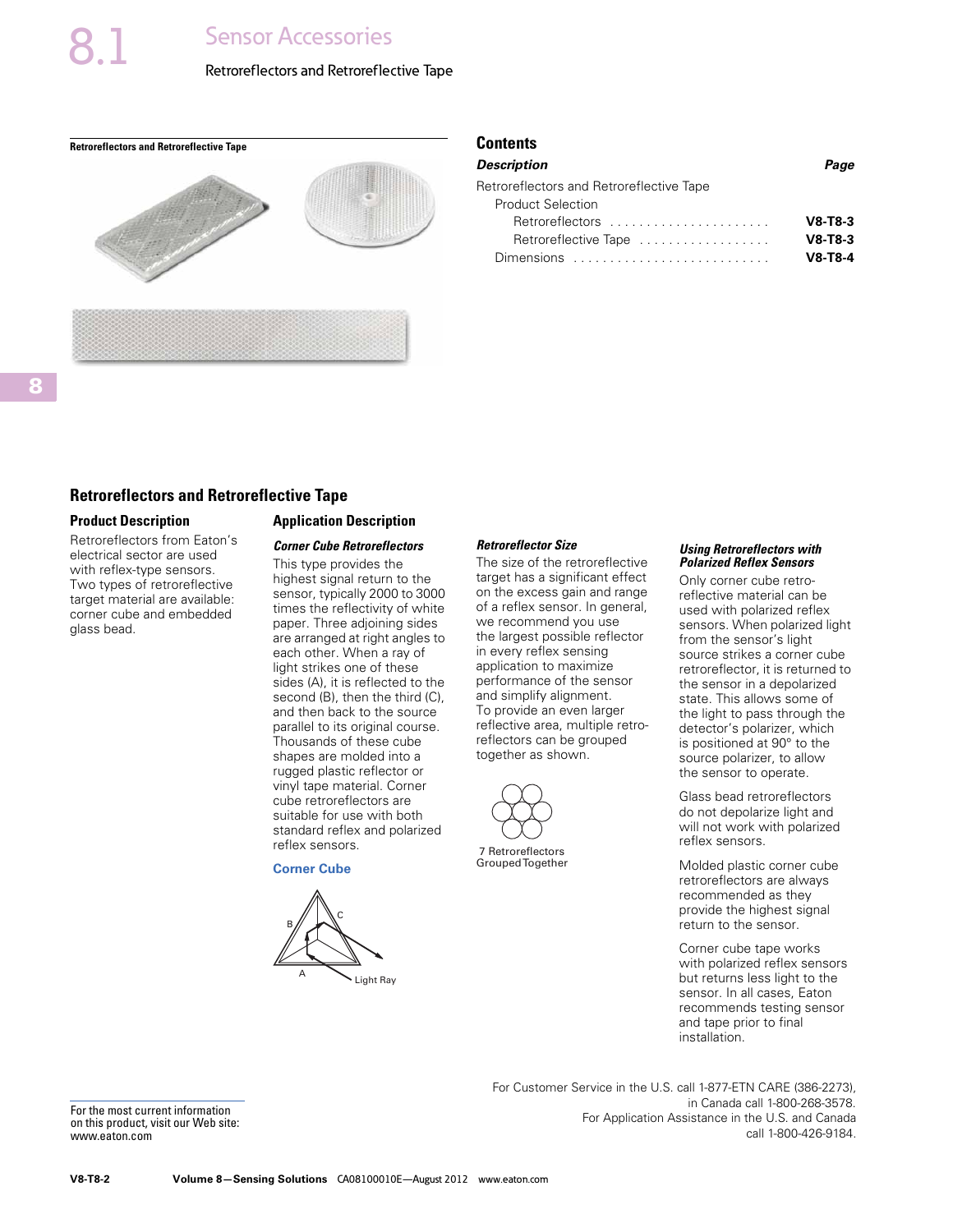#### Retroreflectors and Retroreflective Tape

#### <span id="page-2-0"></span>**Product Selection**

#### *Retroreflectors*

| 6200A-6507 |  |
|------------|--|
|            |  |

| <b>Corner Cube Retroreflector</b>               |                |
|-------------------------------------------------|----------------|
| <b>Description</b>                              | Catalog Number |
| 1.5 x 3.25 in, adhesive backed, one per package | 6200A-6507     |

|            | <b>Round Retroreflectors</b>                                                 |                       |
|------------|------------------------------------------------------------------------------|-----------------------|
|            | <b>Description</b>                                                           | <b>Catalog Number</b> |
| 6200A-6501 | 3 in diameter, with mounting hole, two per package                           | 6200A-6501            |
|            | Bulk packaged version of above (ordered quantity will be bulk packaged)      | 6200AS6501            |
|            | 3 in diameter, with mounting hole, one per package                           | <b>E51KR84</b>        |
| 6200A-6506 | 3 in diameter, metal backed, with mounting hole, one per package             | 6200A-6506            |
|            |                                                                              |                       |
| 6200A-6505 | 2.18 in diameter, with mounting hole, one per package                        | 6200A-6505            |
|            |                                                                              |                       |
| 6200A-6502 | 2.18 in diameter, adhesive backed, one per package                           | 6200A-6502            |
|            |                                                                              |                       |
| 6200A-6504 | 1.25 in diameter, adhesive backed, one per package                           | 6200A-6504            |
|            | Bulk packaged version of above (ordered quantity will be sent bulk packaged) | 6200AS6504            |
|            | 1.25 in diameter, no adhesive, one per package                               | <b>E51KR32</b>        |

#### *Retroreflective Tape*

**6204A-XXXX** 

#### **Corner Cube Style**  $\odot$

| <b>Description</b>                             | <b>Catalog Number</b> |
|------------------------------------------------|-----------------------|
| 2 in wide, 1 piece, quantity is length in feet | 6204A-XXXX            |

*Note*

<sup>1</sup>Although corner cube tape works with polarized reflex sensors, we recommend testing sensor and tape prior to installation.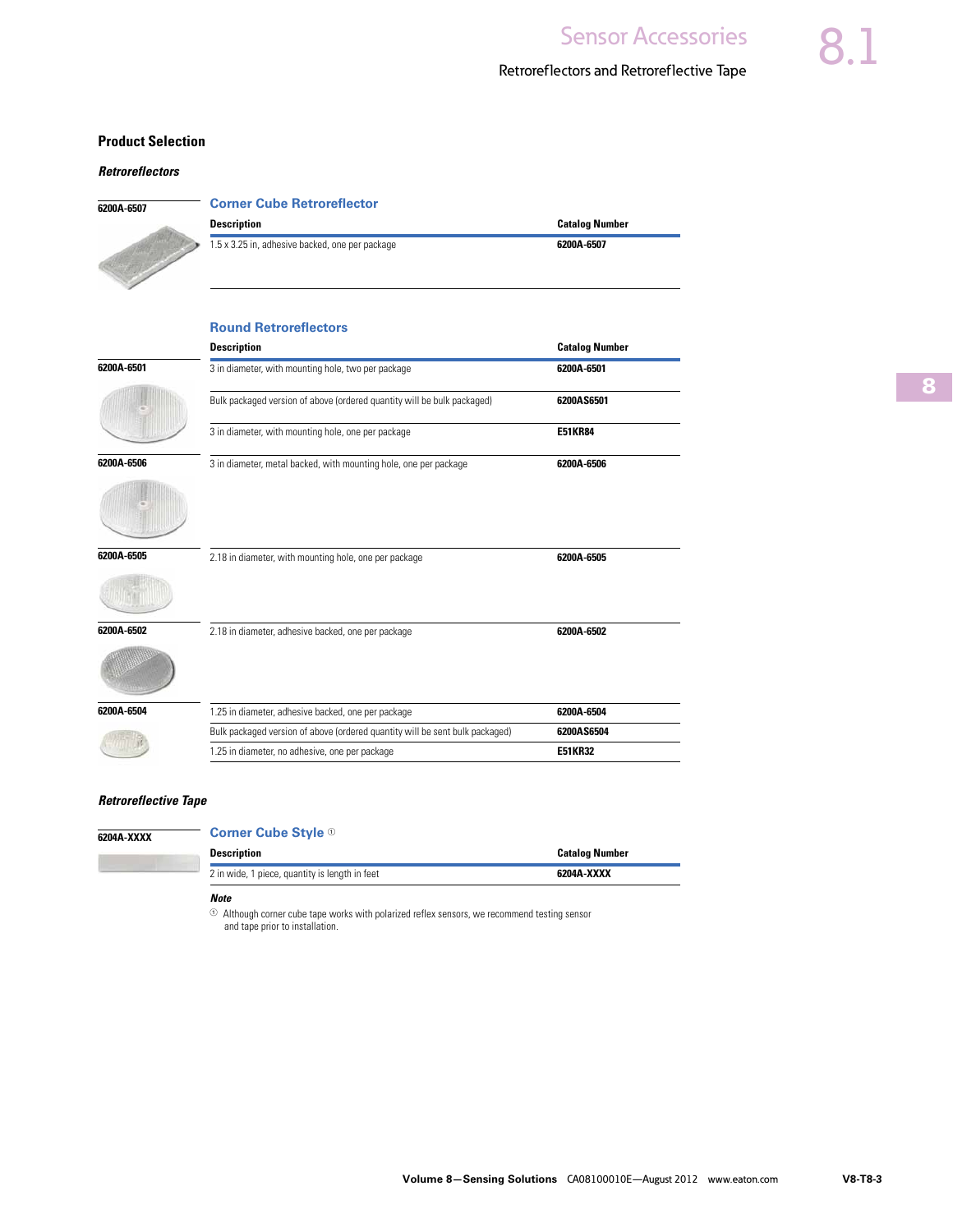### Retroreflectors and Retroreflective Tape

#### <span id="page-3-0"></span>**Dimensions**

Approximate Dimensions in Inches (mm)

#### **Round Retroreflectors**



| <b>Catalog Number</b> | <b>Diameter</b><br>A | <b>Hole Size</b><br>в | <b>Thickness</b><br>C |
|-----------------------|----------------------|-----------------------|-----------------------|
| 6200A-6501            | 3.30(84)             | 0.20(5)               | 0.35(9)               |
| 6200A-6502            | 2.40(61)             | None                  | 0.30(7.5)             |
| 6200A-6504            | 1.30 (33)            | None                  | 0.25(6)               |
| 6200A-6505            | 2.40(61)             | 0.25(6)               | 0.30(7.5)             |
| 6200A-6506            | 3.30(84)             | 0.20(5)               | 0.30(7.5)             |
| <b>E51KR32</b>        | 1.25(32)             | None                  | 0.35(9)               |
| <b>E51KR84</b>        | 3.30(84)             | 0.20(5)               | 0.35(9)               |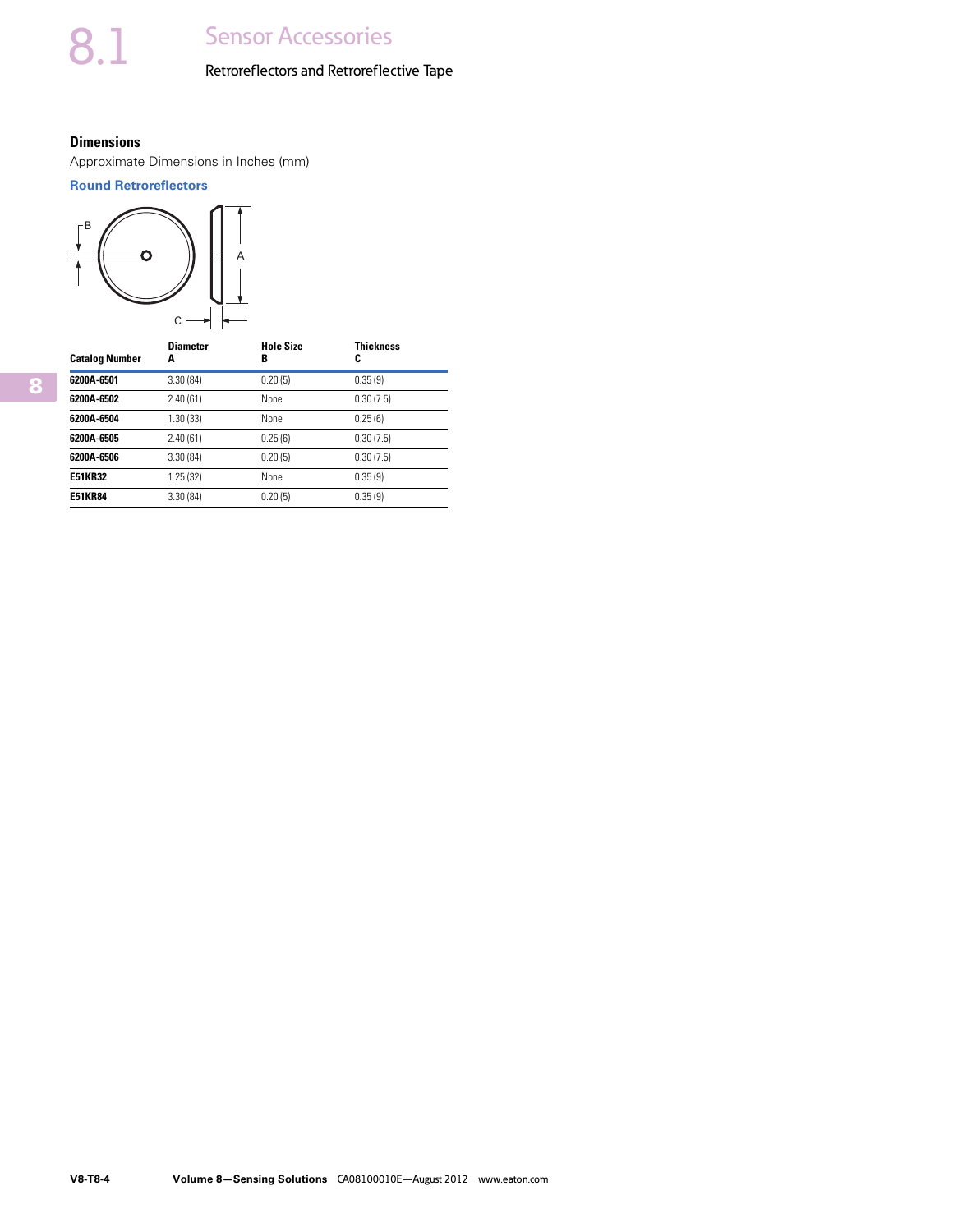#### Sensor Mounting Brackets

#### <span id="page-4-0"></span>**Sensor Mounting Brackets Contents Contents**



| Description                                                          | Page      |
|----------------------------------------------------------------------|-----------|
| Sensor Mounting Brackets                                             |           |
| Product Selection                                                    | $V8-T8-6$ |
| Dimensions $\ldots \ldots \ldots \ldots \ldots \ldots \ldots \ldots$ | $V8-T8-8$ |
|                                                                      |           |

#### **Sensor Mounting Brackets**

#### **Product Description**

Mounting brackets by Eaton's electrical sector found in this section are suited for use with 8 mm to 30 mm diameter tubular sensors only. Mounting brackets designed to specifically fit other types of sensors are found in the respective "Accessories" sections for those sensor families.

#### **Product Selection Guide**

When choosing a bracket, consider:

- Adjustability—Do you need minimal alignment capability (mounting an inductive proximity sensor), or a high level of alignment precision (mounting a long range photoelectric thru-beam sensor)?
- Material of Construction-This can be dictated by the sensing environment or the type of sensor you are using

For the most current information on this product, visit our Web site: www.eaton.com

For Customer Service in the U.S. call 1-877-ETN CARE (386-2273), in Canada call 1-800-268-3578. For Application Assistance in the U.S. and Canada call 1-800-426-9184.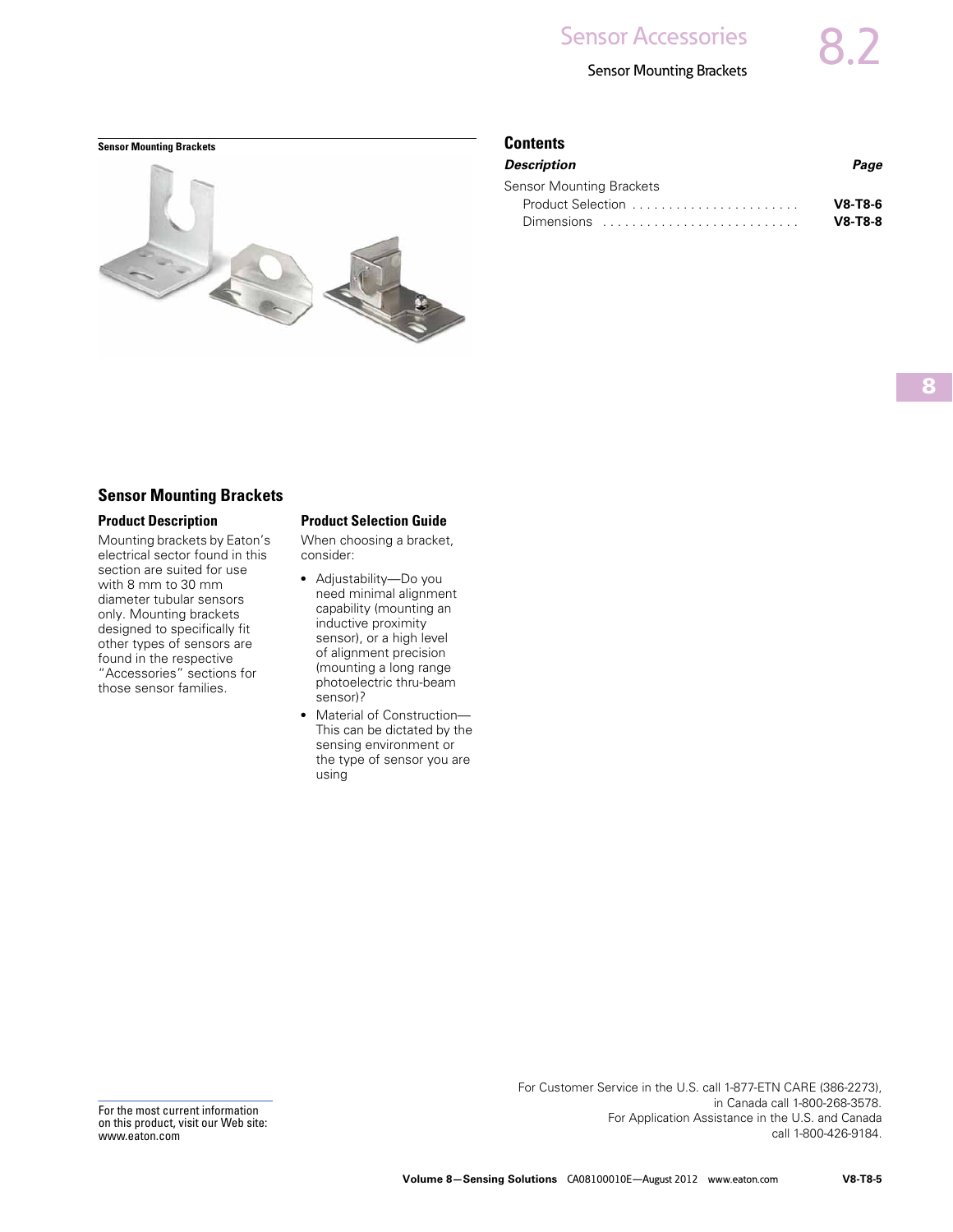## Sensor Mounting Brackets

#### <span id="page-5-0"></span>**Product Selection**

#### *Sensor Mounting Brackets*

#### **Mounting Brackets for Tubular Sensors**

|                                      | <b>Description</b>                      |                                                                                               | Size            | Catalog<br>Number |
|--------------------------------------|-----------------------------------------|-----------------------------------------------------------------------------------------------|-----------------|-------------------|
| <b>L-Shaped Bracket</b>              | L-Shaped Bracket-E57KM                  |                                                                                               |                 |                   |
|                                      | Adjustability:                          | Allows some adjustment in two axes                                                            | 8 mm            | <b>E57KM8</b>     |
|                                      | Sensor mounting:                        | Sensor mounts with two jam nuts and washers $\Phi$                                            | $12 \text{ mm}$ | <b>E57KM12</b>    |
|                                      | Material of construction:<br>Packaging: | Stainless steel<br>One per package                                                            | $18 \text{ mm}$ | E57KM18           |
|                                      |                                         |                                                                                               |                 |                   |
|                                      |                                         |                                                                                               | 30 mm           | <b>E57KM30</b>    |
| <b>L-Shaped Bracket</b>              | L-Shaped Bracket-6161A                  |                                                                                               |                 |                   |
|                                      | Adjustability:                          | Allows some adjustment in one axis and allows for<br>aiming of the sensor through a short arc | $18 \text{ mm}$ | 6161A-6501        |
|                                      | Sensor mounting:                        | Sensor mounts with two jam nuts and washers $\odot$                                           |                 |                   |
|                                      | Material of construction:               | Aluminum with chromate finish                                                                 |                 |                   |
|                                      | Packaging:                              | Two per package                                                                               |                 |                   |
|                                      |                                         | Same as 6161A-6501 (above), except:                                                           | $18 \text{ mm}$ | 6161AS6501        |
|                                      | Packaging:                              | Bulk packaged (ordered quantity will be sent bulk packed)                                     |                 |                   |
| <b>L-Shaped Bracket</b>              | L-Shaped Bracket-6167A                  |                                                                                               |                 |                   |
|                                      | Adjustability:                          | Allows a minimum range. Suitable for 30 mm sensors.<br>Allows some adjustment in one axis     | 30 mm           | 6167A-6501        |
|                                      | Sensor mounting:                        | Sensor mounts with two jam nuts 1                                                             |                 |                   |
|                                      | Material of construction:               | Zinc dichromate                                                                               |                 |                   |
|                                      | Packaging:                              | One per package                                                                               |                 |                   |
| <b>L-Shaped Bracket</b><br>with Slot | L-Shaped Bracket with Slot 2            |                                                                                               |                 |                   |
|                                      | Adjustability:                          | Allows some adjustment in one axis and allows for<br>aiming of the sensor through a short arc | 18 mm           | 6161AS7050        |
|                                      | Sensor mounting:                        | Sensor mounts with two jam nuts and washers 1                                                 |                 |                   |
|                                      | Material of construction:               | Aluminum with chromate finish                                                                 |                 |                   |
|                                      | Packaging:                              | Bulk packaged (ordered quantity will be sent bulk packed)                                     |                 |                   |
| <b>Flat Bracket</b>                  | <b>Flat Bracket</b>                     |                                                                                               |                 |                   |
|                                      | Adjustability:                          | Allows some adjustment in one axis and allows for<br>aiming of the sensor through a short arc | $18 \text{ mm}$ | 6161AS5295        |
|                                      | Sensor mounting:                        | Sensor mounts with two jam nuts and washers <sup>1</sup>                                      |                 |                   |
|                                      | Material of construction:               | Aluminum with chromate finish                                                                 |                 |                   |
|                                      | Packaging:                              | Bulk packaged (ordered quantity will be sent bulk packed)                                     |                 |                   |
| <b>Adjustable Bracket</b>            | Adjustable Bracket-E58KAM18_3           |                                                                                               |                 |                   |
|                                      | Adjustability:                          | Locking vertical and horizontal adjustments for independent<br>adjustments in each axis       | $18 \text{ mm}$ | <b>E58KAM18</b>   |
|                                      | Sensor mounting:                        | Sensor mounts with two jam nuts and washers 1                                                 |                 |                   |
|                                      | Material of construction:               | 304 stainless steel                                                                           |                 |                   |
|                                      | Packaging:                              | One per package                                                                               |                 |                   |
|                                      |                                         | Same as E58KAM18, except not electrically isolated from<br>mounting surface                   | $18 \text{ mm}$ | E58KAM18U         |
|                                      | Dimensions, see Page V8-T8-8.           |                                                                                               |                 |                   |

 $\overline{\phantom{0}}$  $\overline{\phantom{0}}$ 

#### *Notes*

- $\odot$  Included with sensor.
- <sup>2</sup> Allows installation of sensor with jam nuts already in place on sensor body, (Comet<sup>®</sup> and Prism™ sensors only).
- <sup>3</sup> Sensor is electrically isolated from mounting surface.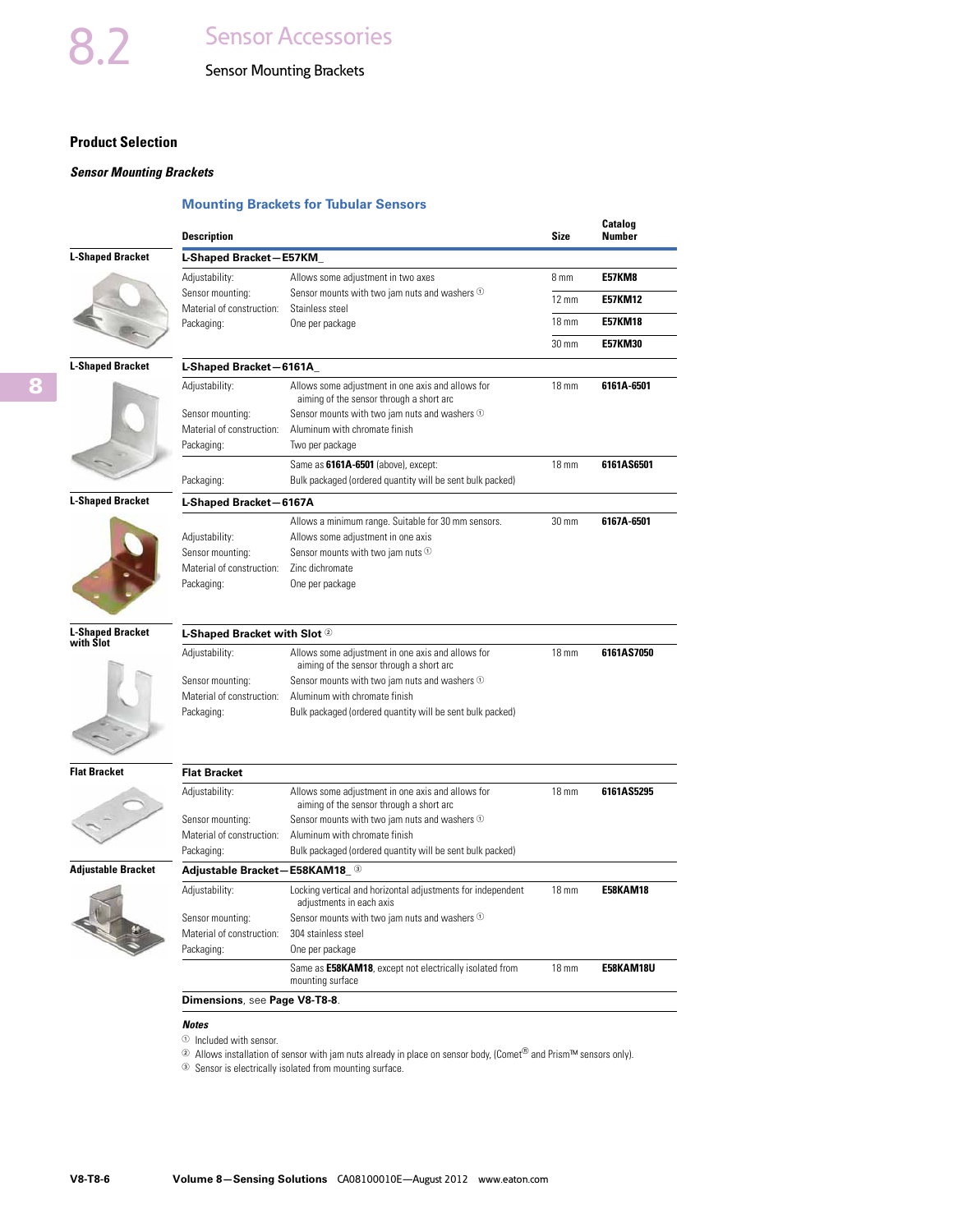### Sensor Mounting Brackets

| Adjustable Bracket-E58KAM30_0<br>Adjustability:<br>Sensor mounting:<br>Material of construction: | Locking vertical and horizontal adjustments for independent<br>adjustment in each axis<br>Sensor mounts with two jam nuts 2                   | $30 \text{ mm}$                                                                                                                                                                                                                                                                                                                                                                                                                                                                                                                         | <b>E58KAM30</b>                                                                  |
|--------------------------------------------------------------------------------------------------|-----------------------------------------------------------------------------------------------------------------------------------------------|-----------------------------------------------------------------------------------------------------------------------------------------------------------------------------------------------------------------------------------------------------------------------------------------------------------------------------------------------------------------------------------------------------------------------------------------------------------------------------------------------------------------------------------------|----------------------------------------------------------------------------------|
|                                                                                                  |                                                                                                                                               |                                                                                                                                                                                                                                                                                                                                                                                                                                                                                                                                         |                                                                                  |
|                                                                                                  |                                                                                                                                               |                                                                                                                                                                                                                                                                                                                                                                                                                                                                                                                                         |                                                                                  |
|                                                                                                  |                                                                                                                                               |                                                                                                                                                                                                                                                                                                                                                                                                                                                                                                                                         |                                                                                  |
|                                                                                                  | 304 stainless steel                                                                                                                           |                                                                                                                                                                                                                                                                                                                                                                                                                                                                                                                                         |                                                                                  |
| Packaging:                                                                                       | One per package                                                                                                                               |                                                                                                                                                                                                                                                                                                                                                                                                                                                                                                                                         |                                                                                  |
|                                                                                                  | Same as E58KAM30, except not electrically isolated from<br>mounting surface.                                                                  | 30 mm                                                                                                                                                                                                                                                                                                                                                                                                                                                                                                                                   | E58KAM30U                                                                        |
|                                                                                                  |                                                                                                                                               |                                                                                                                                                                                                                                                                                                                                                                                                                                                                                                                                         |                                                                                  |
| Adjustability:                                                                                   |                                                                                                                                               | $18 \text{ mm}$                                                                                                                                                                                                                                                                                                                                                                                                                                                                                                                         | E58KAM18B                                                                        |
|                                                                                                  |                                                                                                                                               |                                                                                                                                                                                                                                                                                                                                                                                                                                                                                                                                         |                                                                                  |
| Packaging:                                                                                       | One per package                                                                                                                               |                                                                                                                                                                                                                                                                                                                                                                                                                                                                                                                                         |                                                                                  |
|                                                                                                  |                                                                                                                                               |                                                                                                                                                                                                                                                                                                                                                                                                                                                                                                                                         |                                                                                  |
|                                                                                                  |                                                                                                                                               |                                                                                                                                                                                                                                                                                                                                                                                                                                                                                                                                         | 6168A-6501                                                                       |
| Sensor mounting:                                                                                 | Mounts directly to any18 mm tubular sensor                                                                                                    | $(18$ mm $)$                                                                                                                                                                                                                                                                                                                                                                                                                                                                                                                            |                                                                                  |
| Material of construction:                                                                        | Extremely rugged, made from zinc plated steel/Celenex <sup>®</sup>                                                                            |                                                                                                                                                                                                                                                                                                                                                                                                                                                                                                                                         |                                                                                  |
| Packaging:                                                                                       | Packaging: One per package                                                                                                                    |                                                                                                                                                                                                                                                                                                                                                                                                                                                                                                                                         |                                                                                  |
|                                                                                                  |                                                                                                                                               |                                                                                                                                                                                                                                                                                                                                                                                                                                                                                                                                         |                                                                                  |
| Adjustability:                                                                                   | Allows 10° rotation on X and Y axes with a clamping                                                                                           | $0.375$ in<br>$(8 \text{ mm})$                                                                                                                                                                                                                                                                                                                                                                                                                                                                                                          | 6143A-6501                                                                       |
| Sensor mounting:                                                                                 | Mounts directly to any 8 mm tubular sensor                                                                                                    |                                                                                                                                                                                                                                                                                                                                                                                                                                                                                                                                         |                                                                                  |
| Material of construction:                                                                        | Noryl $\circledast$                                                                                                                           |                                                                                                                                                                                                                                                                                                                                                                                                                                                                                                                                         |                                                                                  |
| Operating temperature:                                                                           | $-40^{\circ}$ to 160°F ( $-40^{\circ}$ to 71°C)                                                                                               |                                                                                                                                                                                                                                                                                                                                                                                                                                                                                                                                         |                                                                                  |
| Packaging:                                                                                       | Packaging: One per package                                                                                                                    |                                                                                                                                                                                                                                                                                                                                                                                                                                                                                                                                         |                                                                                  |
|                                                                                                  |                                                                                                                                               |                                                                                                                                                                                                                                                                                                                                                                                                                                                                                                                                         |                                                                                  |
|                                                                                                  | Same as 6143A-6501 (above), except:                                                                                                           | $0.75$ in                                                                                                                                                                                                                                                                                                                                                                                                                                                                                                                               | 6142A-6501                                                                       |
|                                                                                                  |                                                                                                                                               |                                                                                                                                                                                                                                                                                                                                                                                                                                                                                                                                         |                                                                                  |
|                                                                                                  |                                                                                                                                               |                                                                                                                                                                                                                                                                                                                                                                                                                                                                                                                                         |                                                                                  |
|                                                                                                  | sensors to protect them from accidental impact due to<br>overtravel of the target being sensed.<br>Used for inductive proximity sensors only. |                                                                                                                                                                                                                                                                                                                                                                                                                                                                                                                                         | E57KNZ8<br><b>E57KNZ12</b>                                                       |
|                                                                                                  |                                                                                                                                               |                                                                                                                                                                                                                                                                                                                                                                                                                                                                                                                                         | <b>E57KNZ18</b>                                                                  |
|                                                                                                  |                                                                                                                                               |                                                                                                                                                                                                                                                                                                                                                                                                                                                                                                                                         | <b>E57KNZ30</b>                                                                  |
|                                                                                                  |                                                                                                                                               |                                                                                                                                                                                                                                                                                                                                                                                                                                                                                                                                         |                                                                                  |
|                                                                                                  | Sensor mounting:<br>Material of construction:<br>Adjustability:<br>Sensor mounting:<br><b>Notes</b>                                           | 18 mm Ball Swivel Bracket<br>Allows 360° rotation and 10° vertical tilt<br>Mounts directly to any 18 mm threaded sensor<br>5% glass filled Valox®<br>Metal Ball Swivel Mount 3<br>Allows 5.5° rotation with screw lock to fix final position<br>Plastic Ball Swivel Mount-6143A<br>action to hold adjustment<br><b>Plastic Ball Swivel Mount-6142A</b><br>Mounts directly to any 18 mm tubular sensor<br><b>Cushioned Sensor Mounts</b><br>Precision machined, spring-loaded sleeves that hold tubular<br>Dimensions, see Page V8-T8-8. | $0.75$ in<br>$(18$ mm $)$<br>8 mm<br>$12 \text{ mm}$<br>$18 \text{ mm}$<br>30 mm |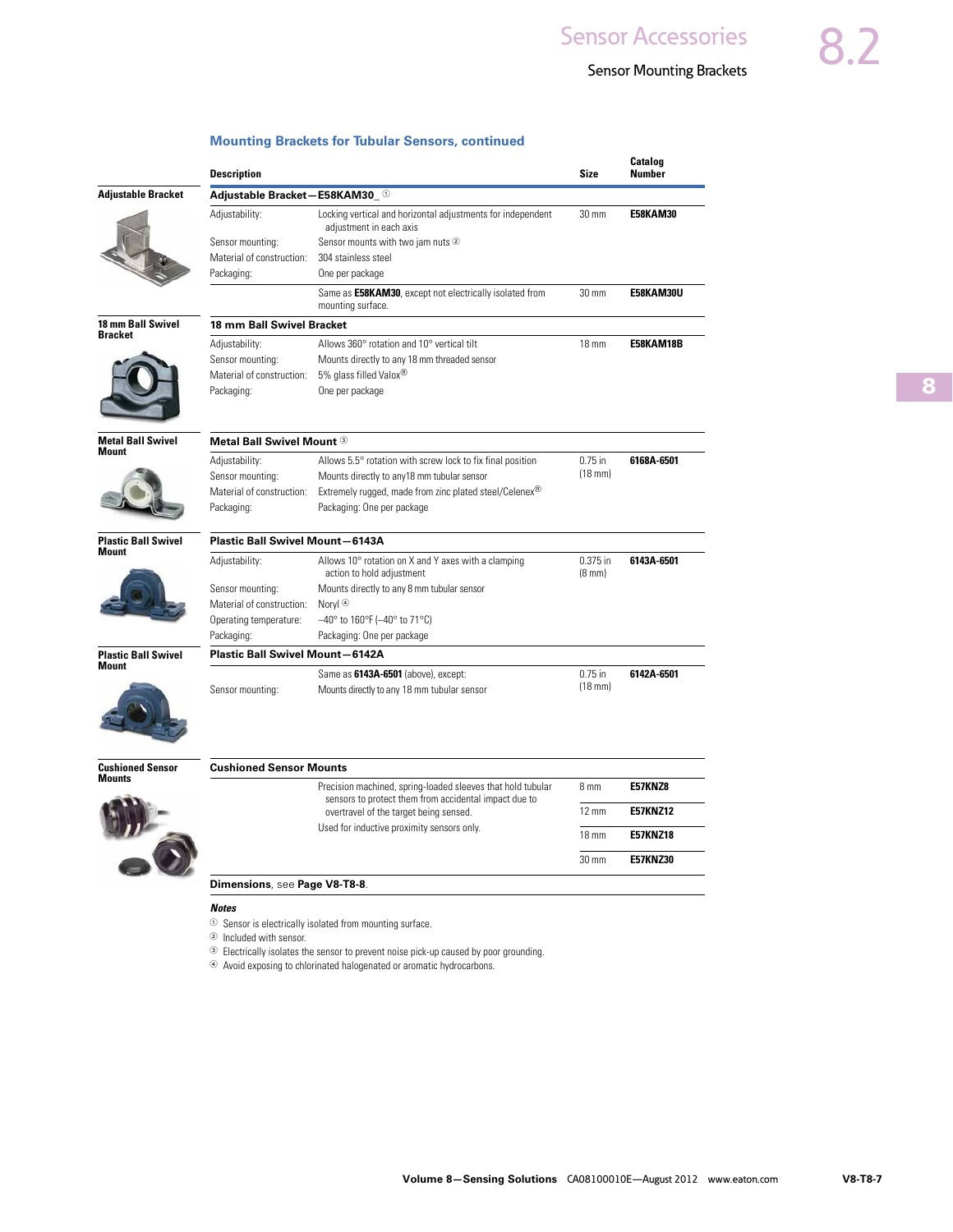#### Sensor Mounting Brackets

#### <span id="page-7-0"></span>**Dimensions**

Approximate Dimensions in Inches (mm)

#### *Sensor Mounting Brackets for Tubular Sensors*

#### **L-Shaped Bracket—E57KM\_**



| <b>Size</b>     | Α          | B        | C         | D        |
|-----------------|------------|----------|-----------|----------|
| 8 mm            | 3.00(76)   | 1.35(34) | 1.125(29) | 0.65(17) |
| $12 \text{ mm}$ | 3.00(76)   | 1.35(34) | 1.125(29) | 0.65(17) |
| $18 \text{ mm}$ | 3.00(76)   | 1.35(34) | 1.125(29) | 0.65(17) |
| $30 \text{ mm}$ | 4.25 (108) | 2.15(55) | 1.75(45)  | 1.00(25) |
|                 |            |          |           |          |
|                 | E          | F        | G         | н        |
| 8 mm            | 1.20(31)   | 0.75(19) | 0.323(8)  | 0.218(6) |
| $12 \text{ mm}$ | 1.20(31)   | 0.75(19) | 0.484(12) | 0.218(6) |
| $18 \text{ mm}$ | 1.20(31)   | 0.75(19) | 0.718(18) | 0.218(6) |

#### **L-Shaped Bracket—6161A\_**



#### **L-Shaped Bracket—6167A\_**



#### **L-Shaped Bracket with Slot**



#### **Flat Bracket**

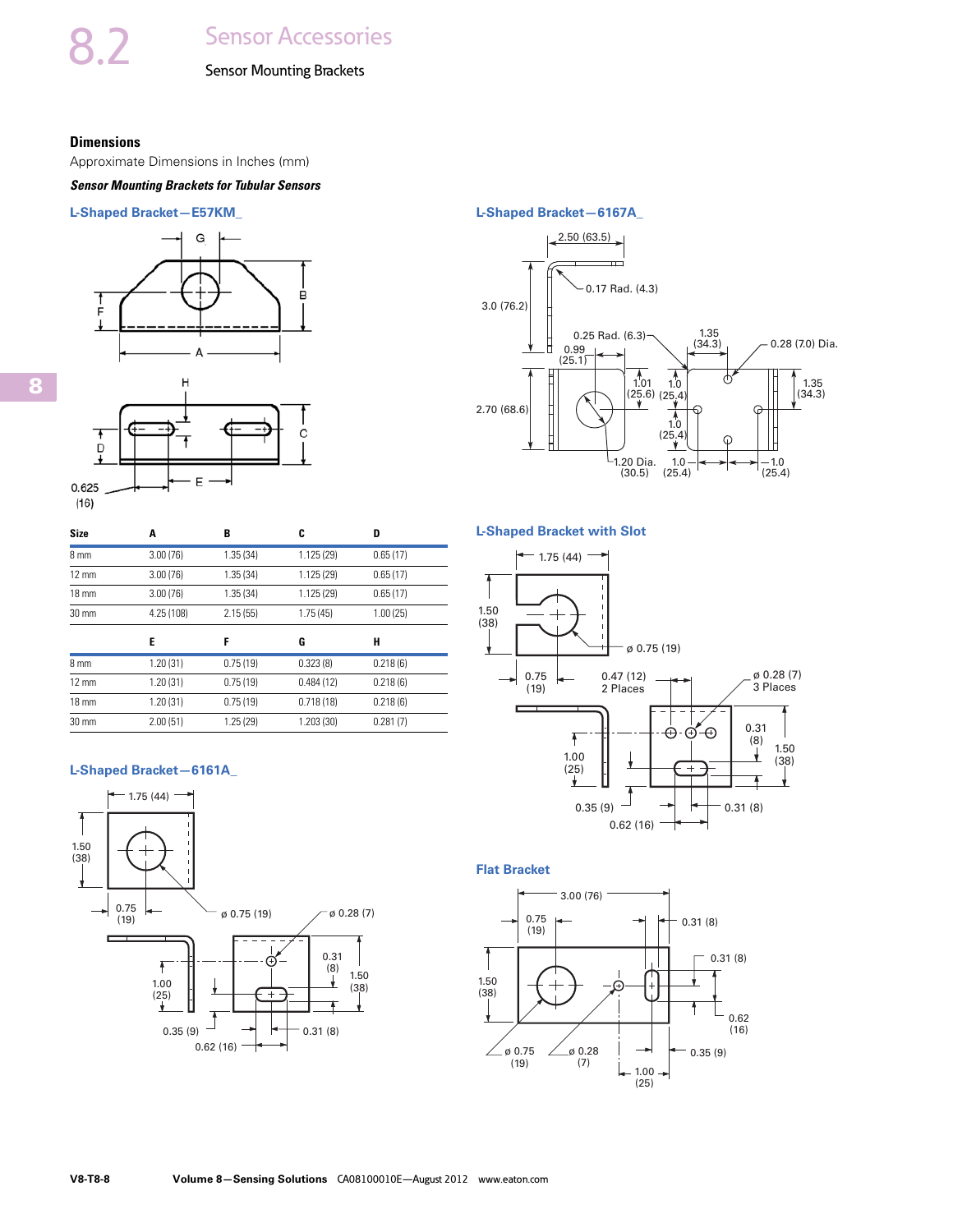#### Approximate Dimensions in Inches (mm)

#### **Adjustable Bracket—E58KAM18\_**



#### **Adjustable Bracket—E58KAM30\_**



#### **18 mm Ball Swivel Bracket**



#### **Metal Ball Swivel Mount**



#### **Plastic Ball Swivel Mount**



| <b>Size</b>     | A           | B          | C          | D          |  |
|-----------------|-------------|------------|------------|------------|--|
| 8 mm            | 1.96 (49.8) | 1.56(39.6) | 0.20(5.1)  | 0.40(10.2) |  |
| $18 \text{ mm}$ | 2.80(71.1)  | 2.25(57.2) | 0.275(7.0) | 0.50(12.7) |  |
|                 | E           |            | G          |            |  |
| 8 mm            | 0.80(20.3)  | 1.05(26.7) | 0.375(9.5) |            |  |
| $18 \text{ mm}$ | 1.00(25.4)  | 1.64(41.7) | 0.75(19.1) |            |  |

#### **Cushioned Sensor Mounts**  $\Phi$



| <b>Size</b>     |                     |                       |          | D        |          |
|-----------------|---------------------|-----------------------|----------|----------|----------|
| 8 mm            | M8 x 1              | M <sub>16</sub> x 1.5 | 0.87(22) | 0.87(22) | 0.35(9)  |
| $12 \text{ mm}$ | $M12 \times 1$      | M22 x 1.5             | 0.87(22) | 1.12(29) | 0.41(10) |
| $18 \text{ mm}$ | M <sub>18</sub> x 1 | M30 x 1.5             | 1.17(30) | 1.41(36) | 0.49(12) |
| $30 \text{ mm}$ | M30 x 1.5           | M47 x 1.5             | 1.47(37) | 1.72(51) | 0.57(15) |

#### *Note*

 $\odot$  Sensing range will be reduced by thickness of cap's wear surface: 0.030 in (0.76 mm) maximum.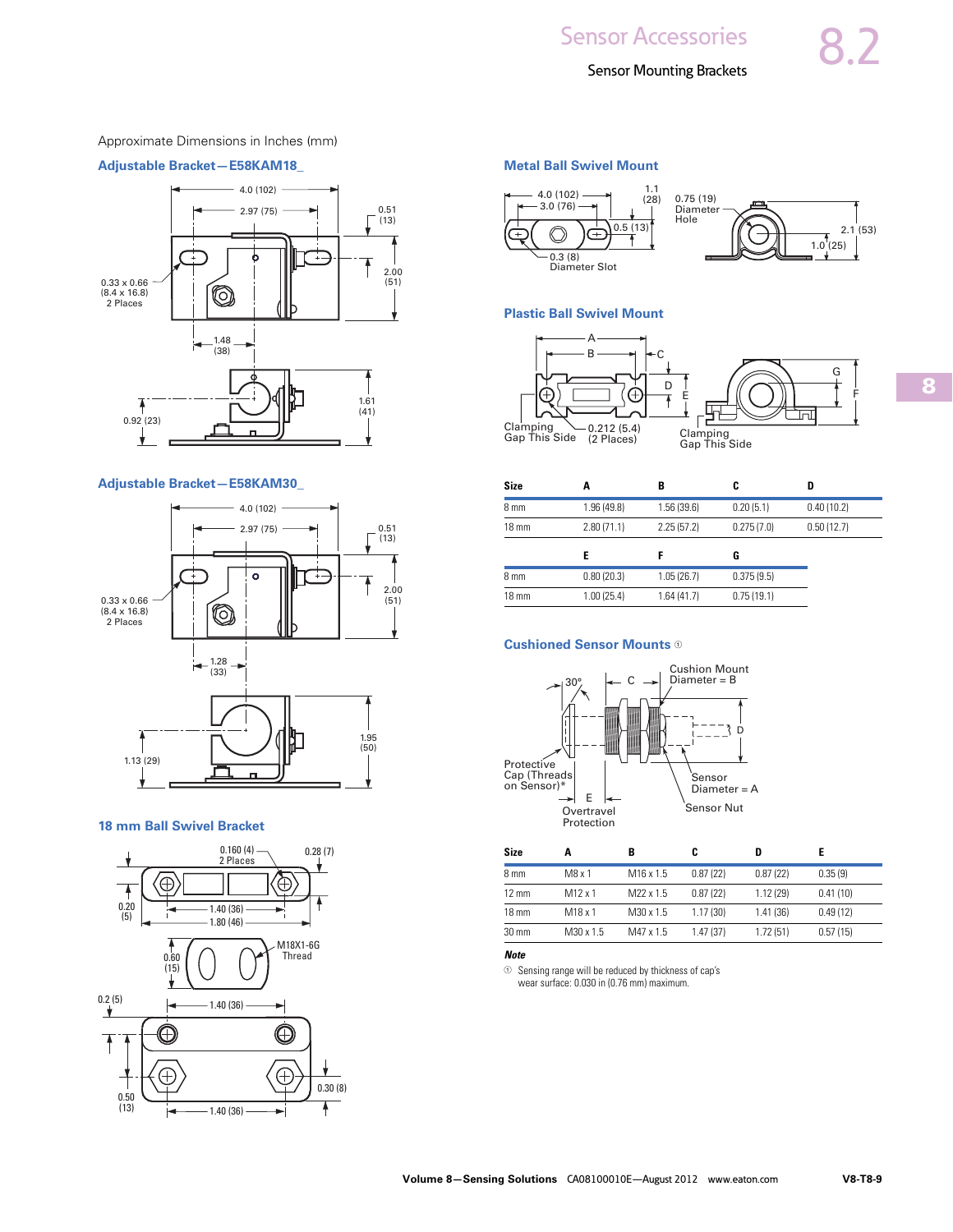<span id="page-9-0"></span>**Sensor Accessories Contents** 





#### **Sensor Accessories**

#### **Product Description**

Accessories from Eaton's electrical sector include portable power supplies for testing or demonstrating DC sensors, a variety of

replacement mounting nuts, protective end caps for tubular proximity sensors, and conduit adapters for tubular sensors.

#### **Product Selection**

#### **Sensor Accessories**

|                            | <b>Description</b>                                                                                                                                            | <b>Catalog Number</b> |
|----------------------------|---------------------------------------------------------------------------------------------------------------------------------------------------------------|-----------------------|
| <b>DC Sensor</b>           | <b>DC Sensor Tester/Demonstrator</b>                                                                                                                          |                       |
| <b>Tester/Demonstrator</b> | For two-, three- and four-wire DC sensors<br>Provides 27 Vdc power from three 9V batteries (included)<br>Test output connections for both NPN and PNP outputs | 9902A-6501            |
| <b>AC Sensor</b>           | <b>AC Sensor Tester/Demonstrator</b>                                                                                                                          |                       |

**AC Sensor Tester/Demonstrator**

For AC sensors Provides AC power from wall mount

Includes AC adapter

**Dimensions**, see **Page V8-T8-12**.

For the most current information on this product, visit our Web site: www.eaton.com

For Customer Service in the U.S. call 1-877-ETN CARE (386-2273), in Canada call 1-800-268-3578. For Application Assistance in the U.S. and Canada call 1-800-426-9184.

**9902A-6502**

*Description Page* Sensor Accessories Product Selection . . . . . . . . . . . . . . . . . . . . . . . **V8-T8-10** Dimensions . . . . . . . . . . . . . . . . . . . . . . . . . . . **V8-T8-12**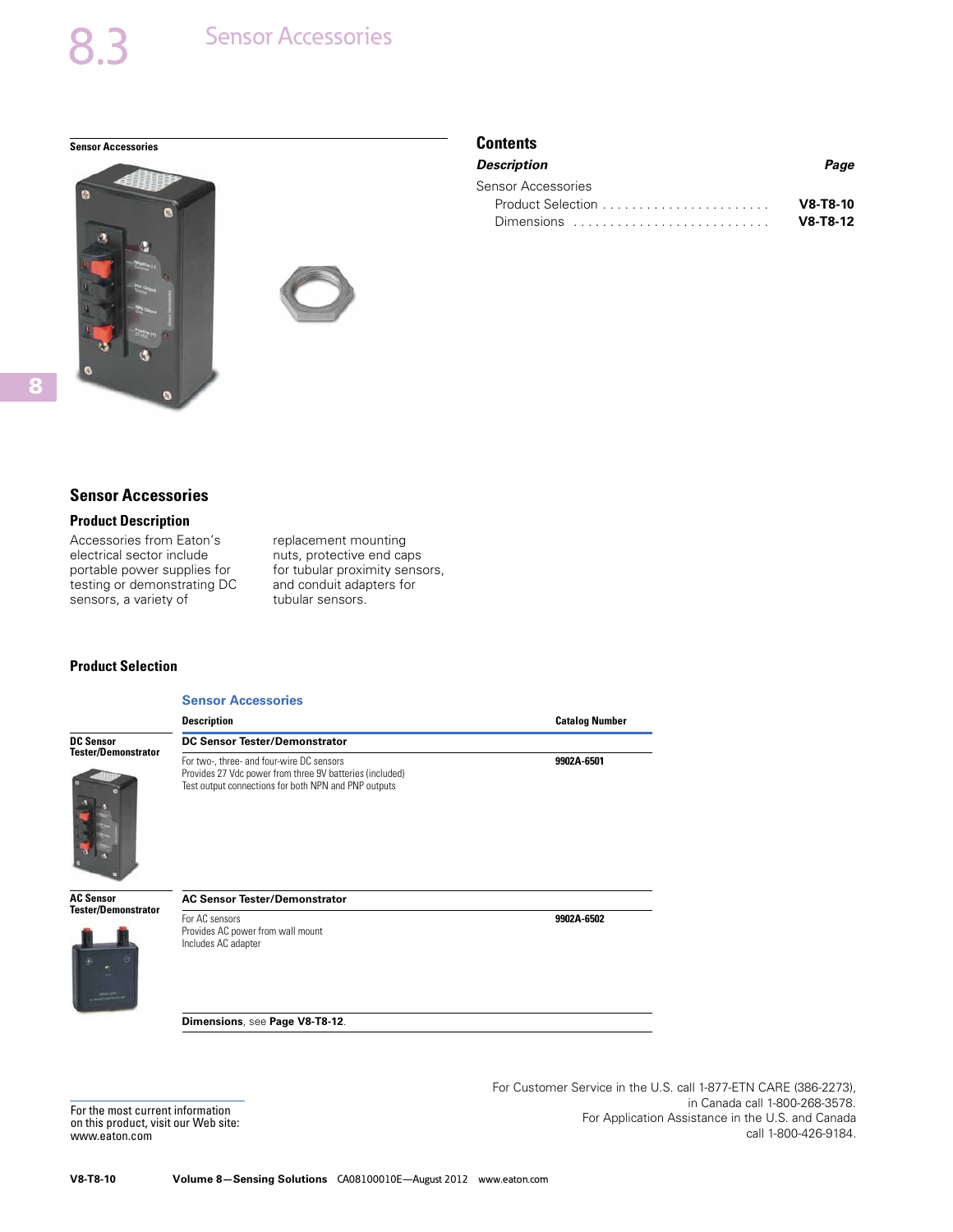|                                         |                                          | <b>Description</b>                                                      | <b>Sensor Diameter</b> | <b>Catalog Number</b> |  |  |
|-----------------------------------------|------------------------------------------|-------------------------------------------------------------------------|------------------------|-----------------------|--|--|
| Mounting Nut, E57KN_                    |                                          | Replacement Mounting Nuts-Stainless Steel, E57KN_                       |                        |                       |  |  |
|                                         | Where used:                              | Harsh environment for tubular sensors                                   | 8 mm                   | E57KNM8               |  |  |
|                                         | Material of construction:                | Stainless steel                                                         | $12 \text{ mm}$        | <b>E57KNS12</b>       |  |  |
|                                         | Packaging:                               | Two per package                                                         | $18 \text{ mm}$        | <b>E57KNS18</b>       |  |  |
|                                         |                                          |                                                                         | 30 mm                  | <b>E57KNS30</b>       |  |  |
| <b>Mounting Nut,</b>                    | <b>Replacement Mounting Nuts-Brass</b>   |                                                                         |                        |                       |  |  |
| <b>E60KN18</b>                          | Where used:                              | General purpose for tubular sensors <sup>1</sup>                        | <b>18 mm</b>           | <b>E60KNS18</b>       |  |  |
|                                         | Material of construction:                | <b>Brass</b>                                                            |                        |                       |  |  |
|                                         | Packaging:                               | Two nuts and two wave washers per package                               |                        |                       |  |  |
| <b>Mounting Nut,</b>                    |                                          | Replacement Mounting Nuts-Stainless Steel, E58KN_                       |                        |                       |  |  |
| E58KN                                   | Where used:                              | Harsh environment for tubular sensors                                   | 18 mm                  | <b>E58KNS18</b>       |  |  |
|                                         | Material of construction:                | Stainless steel                                                         |                        |                       |  |  |
|                                         | Packaging:                               | Two per package                                                         | 30 mm                  | <b>E58KNS30</b>       |  |  |
| <b>Mounting Nut,</b><br><b>E57KNC18</b> | <b>Replacement Mounting Nuts-Plastic</b> |                                                                         |                        |                       |  |  |
|                                         | Where used:                              | Harsh environment for tubular and<br>SM series sensors                  | $18 \text{ mm}$        | <b>E57KNC18</b>       |  |  |
|                                         | Material of construction:                | <b>Plastic</b>                                                          |                        |                       |  |  |
|                                         | Packaging:                               | Two per package                                                         |                        |                       |  |  |
| Protective Cap,<br>E57KP                | Protective Caps-E57KP_                   |                                                                         |                        |                       |  |  |
|                                         | Where used:                              | <b>Tubular Proximity Sensors</b>                                        | $12 \text{ mm}$        | <b>E57KP12</b>        |  |  |
|                                         | Material of construction:                | Delrin                                                                  |                        |                       |  |  |
|                                         | Packaging:                               | One per package                                                         | <b>18 mm</b>           | <b>E57KP18</b>        |  |  |
|                                         |                                          |                                                                         | 30 mm                  | <b>E57KP30</b>        |  |  |
| <b>Conduit Adapter,</b><br>E57KC_       | <b>Conduit Adapters-E57KC_</b>           |                                                                         |                        |                       |  |  |
|                                         | Where used:                              | To attach electrical conduit to rear of                                 | 8 mm                   | <b>E57KC8</b>         |  |  |
|                                         | Material of construction:                | tubular sensors<br>Die cast steel                                       | $12 \text{ mm}$        | <b>E57KC12</b>        |  |  |
|                                         | Packaging:                               | One adapter and nut per package                                         | 18 mm                  | <b>E57KC18</b>        |  |  |
|                                         |                                          |                                                                         | 30 mm                  | <b>E57KC30</b>        |  |  |
| <b>Conduit Adapter,</b><br>E58KC30      | <b>Conduit Adapters-E58KC30</b>          |                                                                         |                        |                       |  |  |
|                                         | Where used:                              | To attach E58 harsh duty 30 mm sensors to<br>half-inch conduit fittings | $30 \text{ mm}$        | <b>E58KC30</b>        |  |  |
|                                         | Material of construction:                | Stainless steel                                                         |                        |                       |  |  |
|                                         | Packaging:                               | One per package                                                         |                        |                       |  |  |
|                                         | Dimensions, see Page V8-T8-12.           |                                                                         |                        |                       |  |  |
|                                         |                                          |                                                                         |                        |                       |  |  |

#### **Sensor Accessories, continued**

 $\odot$  These are the standard mounting nuts shipped with the Comet, Prism and OEM Prism photoelectric sensors.

*Note*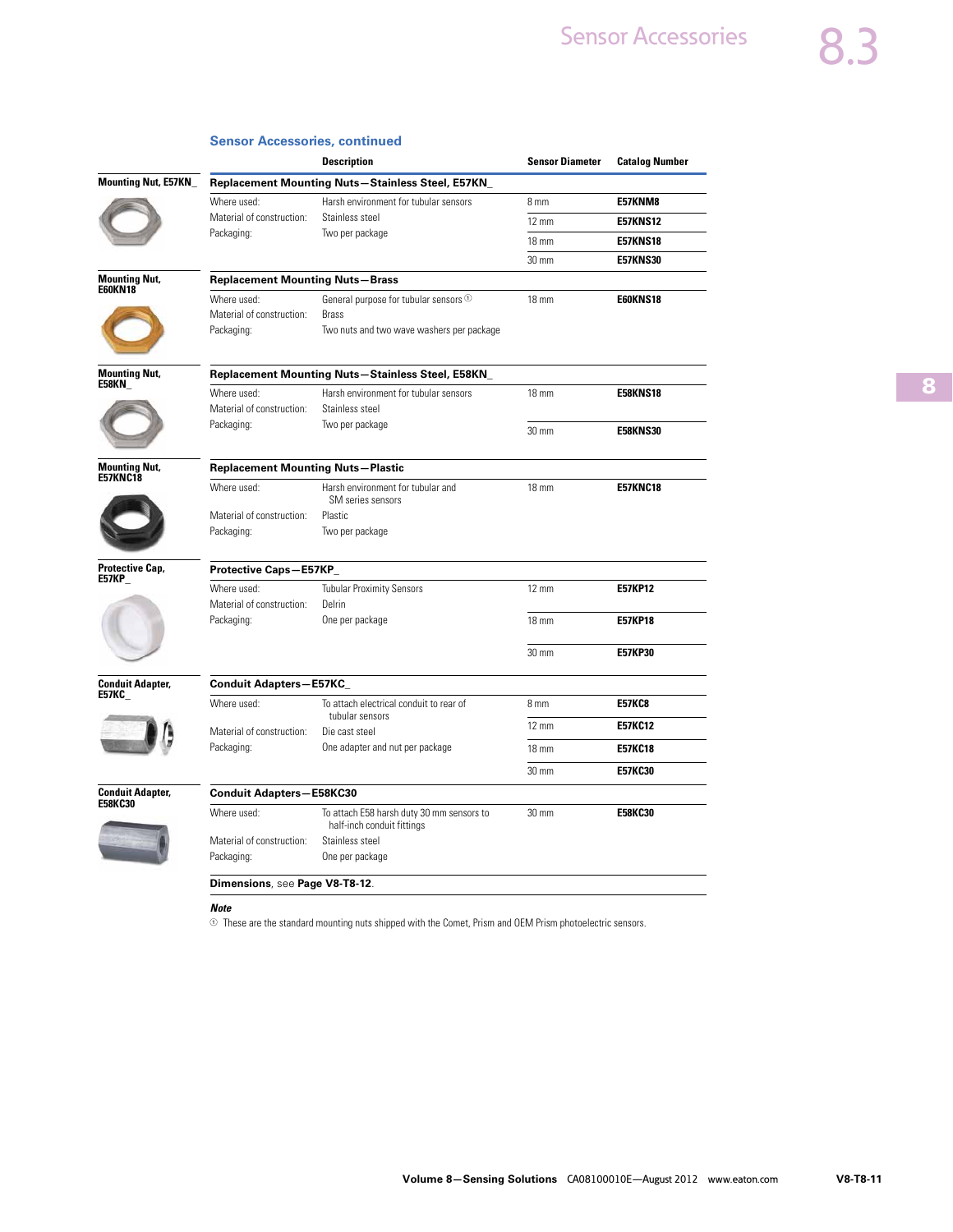#### <span id="page-11-0"></span>**Dimensions**

Approximate Dimensions in Inches (mm)

#### **DC Sensor Tester/Demonstrator**

| 1996878911191196801 |            |         |  |  |  |
|---------------------|------------|---------|--|--|--|
| w                   | н          | n       |  |  |  |
| 2.5(65)             | 4.75 (120) | 2.1(55) |  |  |  |

### **AC Sensor**

| <b>Tester/Demonstrator</b> |          |         |  |  |  |
|----------------------------|----------|---------|--|--|--|
| w                          | н        | n       |  |  |  |
| 2.5(65)                    | 4.5(114) | 1.5(38) |  |  |  |

#### **Replacement Mounting Nuts—Stainless Steel and Brass**





THREAD SIZE C

| <b>Size</b>     | A        |         | C                   |
|-----------------|----------|---------|---------------------|
| 8 <sub>mm</sub> | 0.5(13)  | 0.16(4) | M8x1                |
| $12 \text{ mm}$ | 0.7(17)  | 0.16(4) | $M12 \times 1$      |
| $18 \text{ mm}$ | 0.94(24) | 0.16(4) | M <sub>18</sub> x 1 |
| $30 \text{ mm}$ | 1.4(36)  | 0.16(4) | M30 x 1.5           |

#### **Replacement Mounting Nuts—Plastic**



#### **Protective Caps**



| Size            | <b>Switch Size</b><br>Α |           | C          | <b>Thickness</b><br>D |
|-----------------|-------------------------|-----------|------------|-----------------------|
| $12 \text{ mm}$ | 0.47(12)                | 0.39(10)  | 0.63(16)   | 0.04(1.0)             |
| $18 \text{ mm}$ | 0.71(18)                | 0.36(9.2) | 0.83(21.2) | 0.04(0.9)             |
| $30 \text{ mm}$ | 1.18(30)                | 0.59(15)  | 1.42(36)   | 0.07(1.7)             |

#### **Conduit Adapters—E57KC\_**



| <b>Size</b>     | Length<br>A | Hex<br>в | Tap<br>C       |  |
|-----------------|-------------|----------|----------------|--|
| 8 mm            | 1.0(25)     | 1.0(25)  | M8x1           |  |
| $12 \text{ mm}$ | 1.5(38)     | 1.0(25)  | $M12 \times 1$ |  |
| $18 \text{ mm}$ | 1.5(38)     | 1.0(25)  | M18x1          |  |
| $30 \text{ mm}$ | 1.9(48)     | 1.5(38)  | M30 x 1.5      |  |

#### **Conduit Adapters—E58KC30**

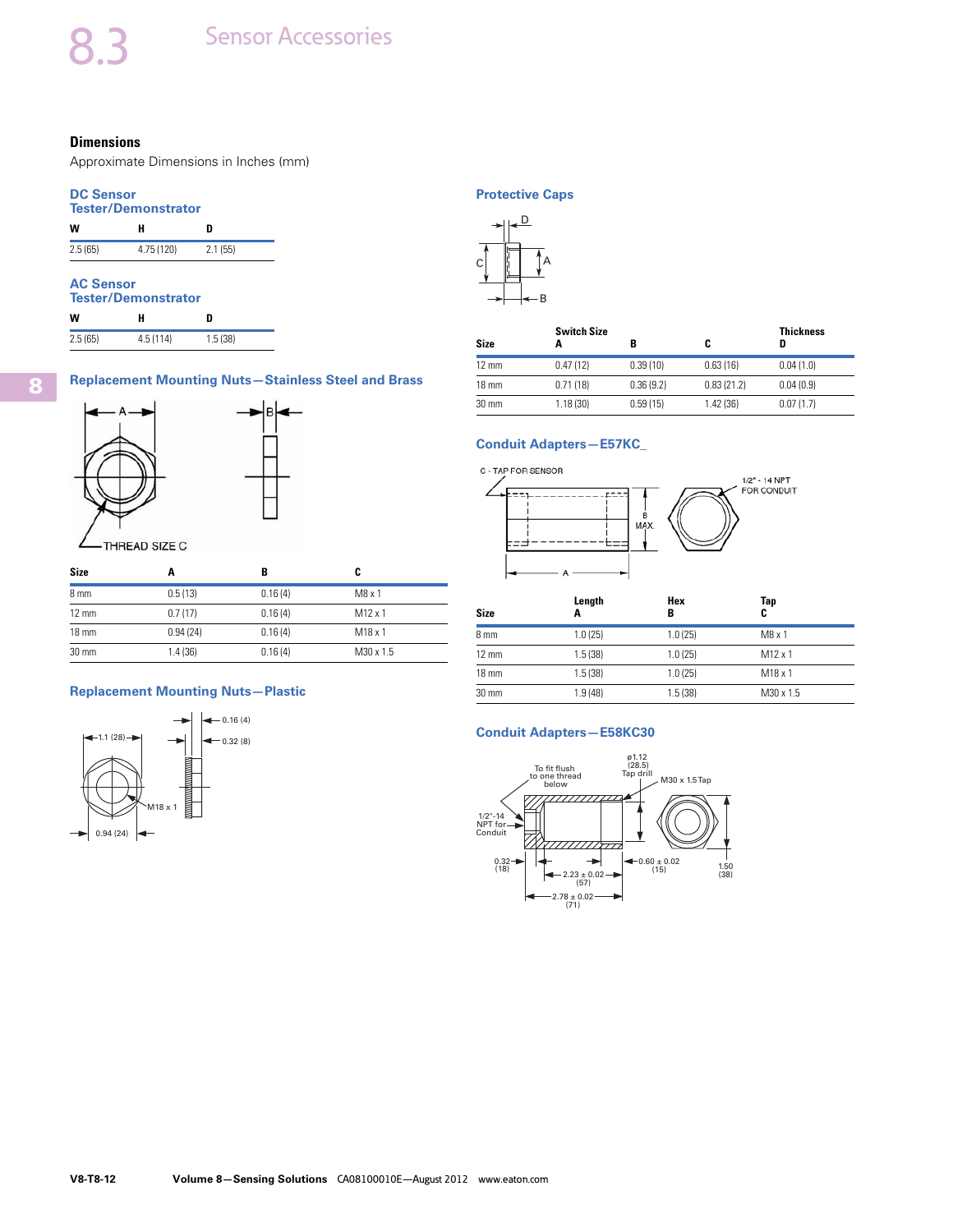Pilot Devices

<span id="page-12-0"></span>

| <b>Description</b>                                                   | Page       |
|----------------------------------------------------------------------|------------|
| <b>Pilot Devices</b>                                                 |            |
|                                                                      | $V8-T8-13$ |
| Technical Data and Specifications                                    | $V8-T8-14$ |
|                                                                      | $V8-T8-14$ |
| Dimensions $\ldots \ldots \ldots \ldots \ldots \ldots \ldots \ldots$ | $V8-T8-14$ |
|                                                                      |            |

#### **Pilot Devices**

#### **Product Description**

Type E65 control units from Eaton's electrical sector are designed for use with amplifier built-in sensors to provide an SPDT relay contact output (in addition to the solid-state output of the sensor), and to convert an AC input voltage to stable 12 Vdc, permitting operation of a DC sensor from an AC input. Use only with NPN output sensors. A switch is provided in the output circuit for selecting either light or dark sense operation. These

control units are available with or without a selectable ON-delay, OFF-delay or one-shot timer having an adjustable timing range of 0.1 to 5 seconds. A red LED indicator glows when the output relay is energized.

#### **Product Selection**



|              | <b>Voltage</b>                                    | <b>Output Configuration</b>       |                              | <b>Features</b>                  |                          | <b>Catalog Number</b> |
|--------------|---------------------------------------------------|-----------------------------------|------------------------------|----------------------------------|--------------------------|-----------------------|
| <b>START</b> | 110 to 120V/220 to 240 Vac<br>$\pm$ 10%, 50/50 Hz | Selectable light or<br>dark sense | SPDT relay<br>contact output | With external<br>synchronization | With delay timer $\odot$ | E65PST                |
|              |                                                   |                                   |                              |                                  | Without delay timer      | E65PS                 |

#### *Note*

**E65 Control Units** 

 $\odot$  Selectable for ON-delay, OFF-delay or ONE-SHOT operation with an adjustable timing range of 0.1 to 5 seconds.

For Customer Service in the U.S. call 1-877-ETN CARE (386-2273), in Canada call 1-800-268-3578. For Application Assistance in the U.S. and Canada call 1-800-426-9184.